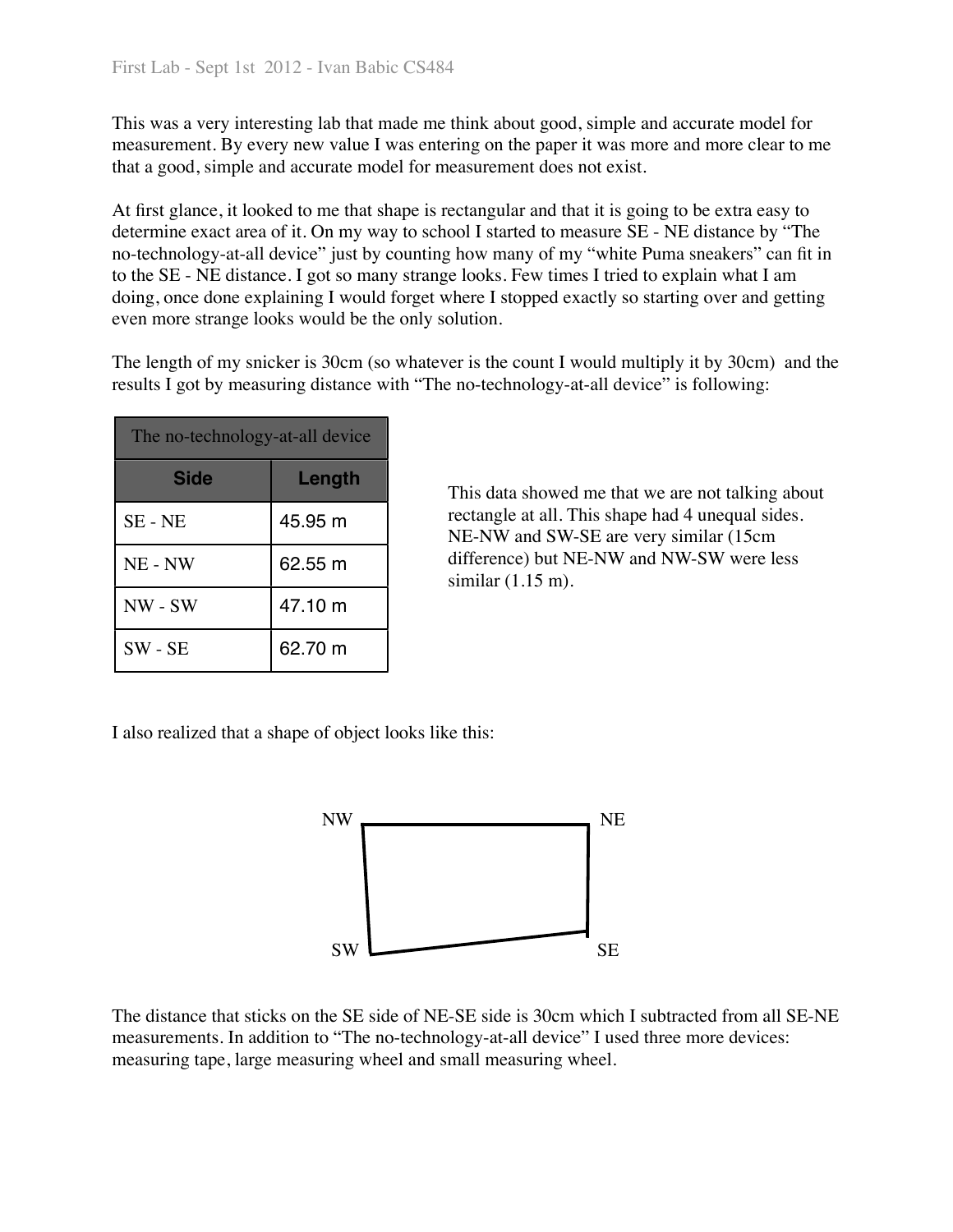|                 |         | <b>Wheel Big</b>            | <b>Wheel small</b> |                    | <b>Measuring tape</b> |                   | <b>Puma snickers</b> |                   |                   |
|-----------------|---------|-----------------------------|--------------------|--------------------|-----------------------|-------------------|----------------------|-------------------|-------------------|
| <b>Side</b>     | All     | <b>Average</b>              | All                | <b>Average</b>     | <b>All</b>            | <b>Average</b>    | <b>All</b>           | <b>Average</b>    |                   |
|                 | 44.63 m |                             | $44.70 \text{ m}$  |                    | 44.53 m               |                   | $45.90 \text{ m}$    |                   |                   |
| SE - NE         | 44.60 m | 44.61 m $[44.70 \text{ m}]$ |                    | 44.69 <sub>m</sub> | $44.50 \text{ m}$     | 44.53 m $45.90$ m |                      | 45.80 m           |                   |
|                 | 44.60 m |                             | $44.68 \text{ m}$  |                    | 44.56 m               |                   | $45.60 \text{ m}$    |                   |                   |
| NE - NW 61.71 m | 61.72 m | $61.70 \text{ m}$           | $61.96 \text{ m}$  | 61.96 m            | $61.60 \text{ m}$     | $61.60 \text{ m}$ | $62.55 \text{ m}$    | 62.45 m           |                   |
|                 |         |                             | $61.96 \text{ m}$  |                    | $61.60 \text{ m}$     |                   | 62.25 m              |                   |                   |
|                 | 61.69 m |                             | 61.95 m            |                    | $61.60 \text{ m}$     |                   | $62.55 \text{ m}$    |                   |                   |
| NW - SW 45.99 m | 45.96 m | 45.98 m 46.12 m             |                    | $46.02 \text{ m}$  |                       | 45.93 m           |                      | 46.80 m           |                   |
|                 |         |                             |                    | 46.10 m            | $45.93 \text{ m}$     | $45.93 \text{ m}$ | $47.10 \text{ m}$    | $47.10 \text{ m}$ |                   |
|                 | 45.99 m |                             | 46.15 m            |                    | 45.93 m               |                   | 47.40 m              |                   |                   |
| SW - SE         | 61.78 m | 61.77 m 61.96 m             | $61.84 \; m$       | 61.90 m            | 61.72 m               |                   | 62.70 m              |                   |                   |
|                 | 61.78 m |                             |                    |                    |                       | $61.72 \text{ m}$ | $61.72 \text{ m}$    | 63.0 m            | $62.80 \text{ m}$ |
|                 | 61.75 m |                             | $61.87 \text{ m}$  |                    | 61.72 m               |                   | $62.70 \text{ m}$    |                   |                   |

Here are the raw results:

I realized that average numbers are consistently smallest when measured by "measuring tape" and the biggest when measuring with my "snickers". There fore I color coded averages with different yellow color (brighter color smaller averages).

We discuss a couple of methods for measuring the area when all 4 sides are different. My favorite is dividing our object in one rectangle and one triangle and than calculating their areas separately. It turned out this is not very practical because non of the angles are exactly 90 degrees. So I decided to average SE-NE and NW-SW sides as well NE-NW and SW-SE sides and calculate area of rectangle. Here is the cleaned up data:

|             | <b>Wheel Big</b>  | <b>Wheel small</b> | <b>Measuring tape</b> | <b>Puma snickers</b> |
|-------------|-------------------|--------------------|-----------------------|----------------------|
| <b>Side</b> | <b>Average</b>    | <b>Average</b>     | <b>Average</b>        | <b>Average</b>       |
| SE - NE     | 45.29 m           | $45.39 \text{ m}$  | $45.23 \text{ m}$     | $46.45 \text{ m}$    |
| NE - NW     | $61.73 \text{ m}$ | $61.93 \text{ m}$  | 61.66 m               | $62.62 \text{ m}$    |
| $NW - SW$   | 45.29 m           | $45.39 \text{ m}$  | $45.23 \text{ m}$     | 46.45 m              |
| $SW - SE$   | $61.73 \text{ m}$ | $61.93 \text{ m}$  | 61.66 m               | $62.62 \text{ m}$    |

Even after averaging distances: (SE-NE + NW-SW)/2 and (NE-NW + SW-SE)/2 the color coding we used for raw data still applies on cleaned up data.

In order to calculate area we use height \* width formula. In our case ((SE-NE )\* (NE-NW)).

| <b>Wheel Big</b>     | <b>Wheel small</b>   | <b>Measuring tape</b> | <b>Puma snickers</b> | <b>Google Planimeter</b> |
|----------------------|----------------------|-----------------------|----------------------|--------------------------|
| <b>Average area</b>  | <b>Average area</b>  | <b>Average area</b>   | <b>Average area</b>  | <b>Average Area</b>      |
| $2795.7 \text{ m}^2$ | $2811.0 \text{ m}^2$ | $2788.8 \text{ m}^2$  | $2911.8 \text{ m}^2$ | $2924.3 \text{ m}^2$     |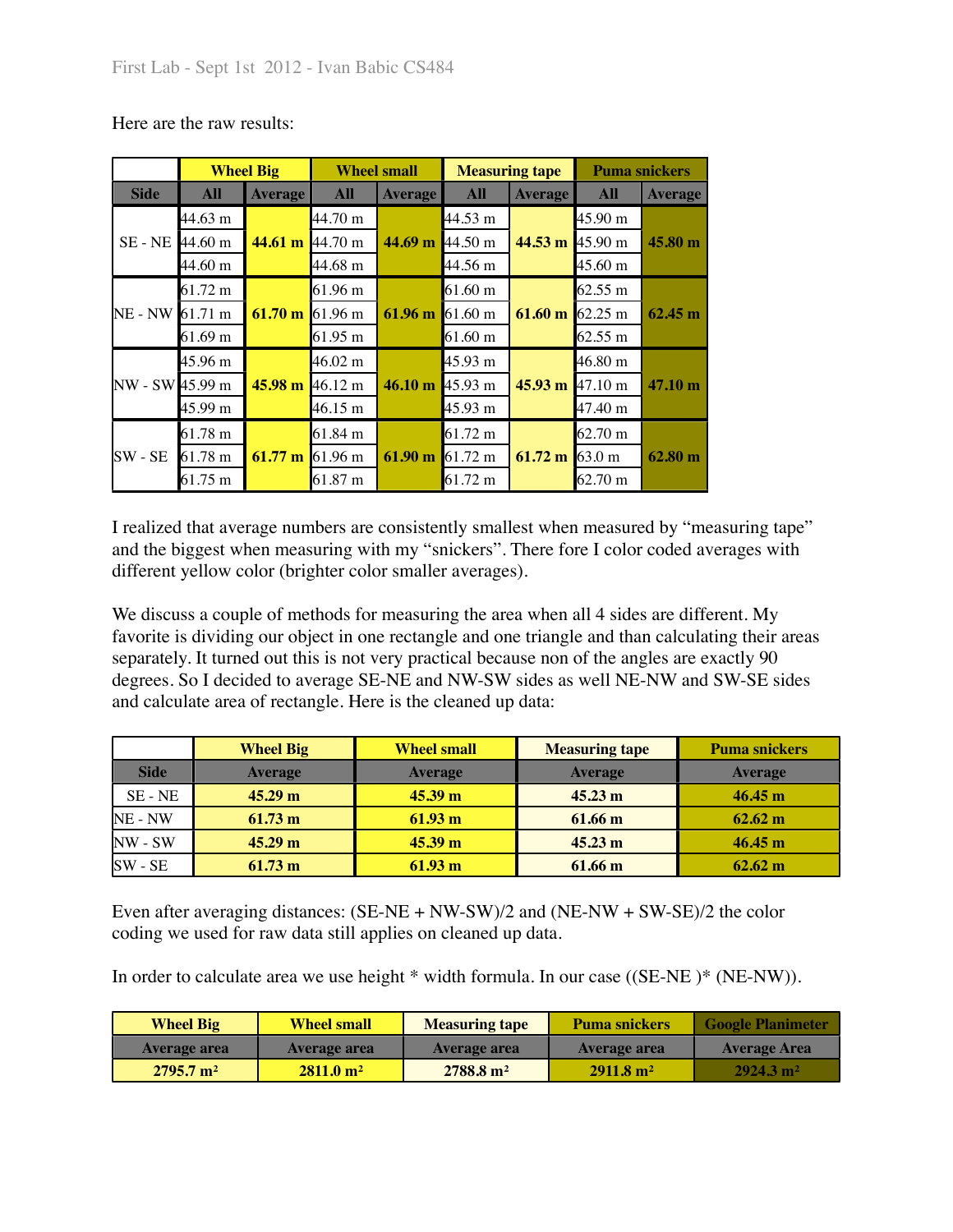As we can see the color coding still works. In this table I added a new area measurement technique which is Google Planimeter [\(http://acme.com/planimeter/\)](http://acme.com/planimeter/) in which user selects desirable area with place marks and google calculates its area. I was not able to find the formula they use. My three measurements are here:  $(2923 \text{ m}^2 + 2929 \text{ m}^2 + 2921 \text{ m}^2) / 3 = 2924.3 \text{ m}^2$ .

I used gnuplot to visualize my results. Here is the basic script I wrote that generated my graphs:

```
>> set title "Average area - (yrange 2780 - 2940)"
>> plot [-.5:4.5] "./avrg_areas.dat" using 1 with boxes lc rgb "green"
>> set boxwidth 0.5 absolute
>> set style fill solid 1.00 border lt -1
>> set xtics ("Google Planimeter" 0, "Puma snickers" 1, "Wheel small" 2, "Wheel Big" 3, 
"Measuring tape" 4)
>> set ylabel "meters squared"
>> set xlabel "measurement method"
>> set grid
```


First graph I got:

We can see here that on scale from  $0 - 3000$  it is almost impossible to notice the difference.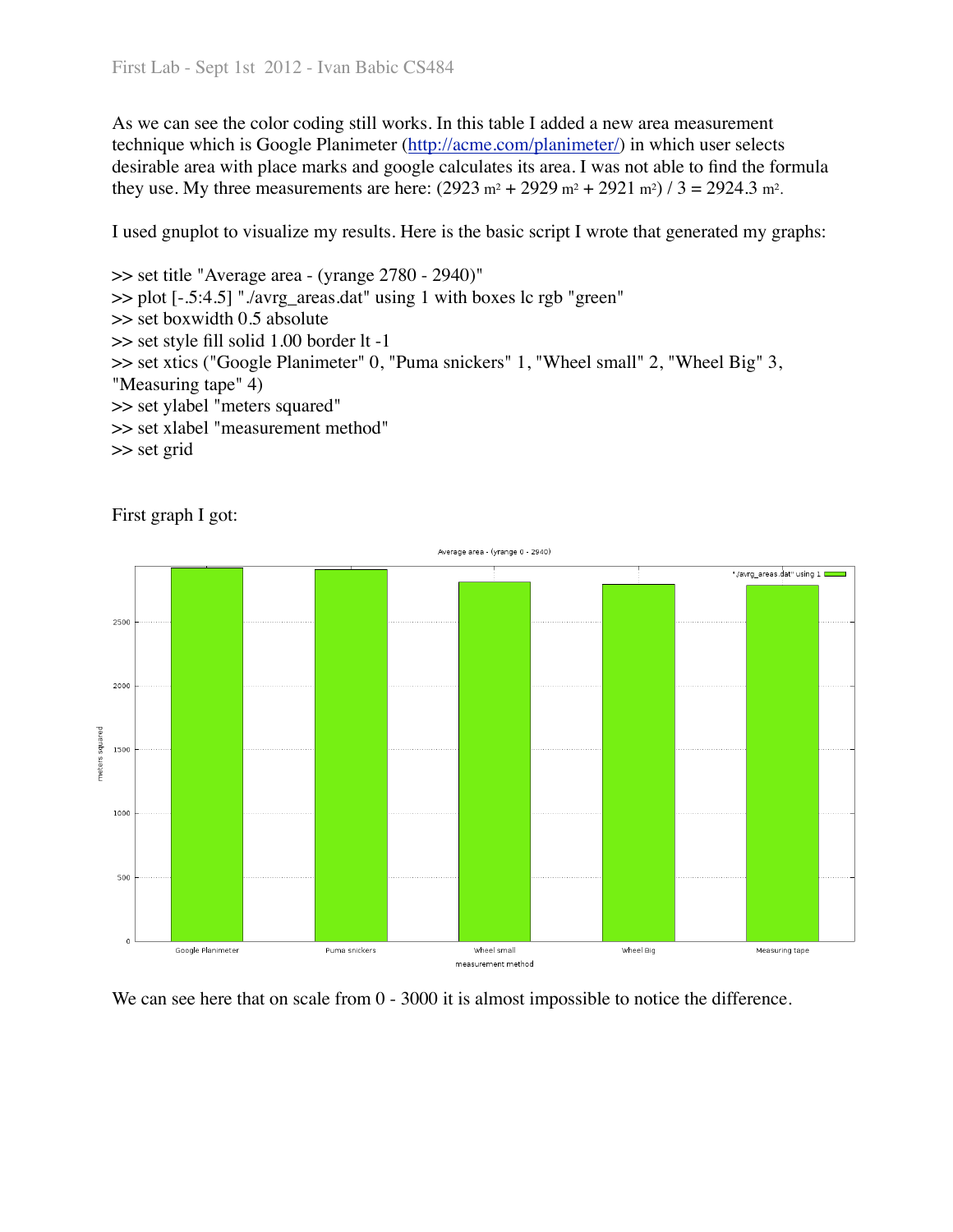So in the next graph I changed the y range to be from 2780 - 2940. Here is what I got: In this graph the difference is more than obvious and I can see clearly what Dr. Tufte is thinking when he talks about data manipulation and "cherypicking".



Average area - (vrange 2780 - 2940)

After first measuring I realized a few important details that could influence my measurements. Here is a list of things I did in order to eliminate them as much as possible:

- \* When we start measuring with measuring wheel its stick angle should be same at the beginning of measured distance and on the end of the distance.
- \* One should try to drive wheel as direct and as straight as much as possible.
- \* Clean side walk (measured area) as much as possible. My first measurement of NW SW was 4% shorter on uncleaned sidewalk versus after I cleaned it.
- \* When using measuring tapeI made sure to have it as straight as possible. So I used stones and electric tape every 10m in order to make my measuring tape straight on the sidewalk and therefore lower the error.
- \* Before I started measuring I compared all 3 instruments by placing measuring tape on perfectly straight surface (NpYes lab) and using large and small wheel to measure its distance. I was surprised to learn that all 3 devices were extremely consistent when measuring the same length (Large and small wheel are made by the same company).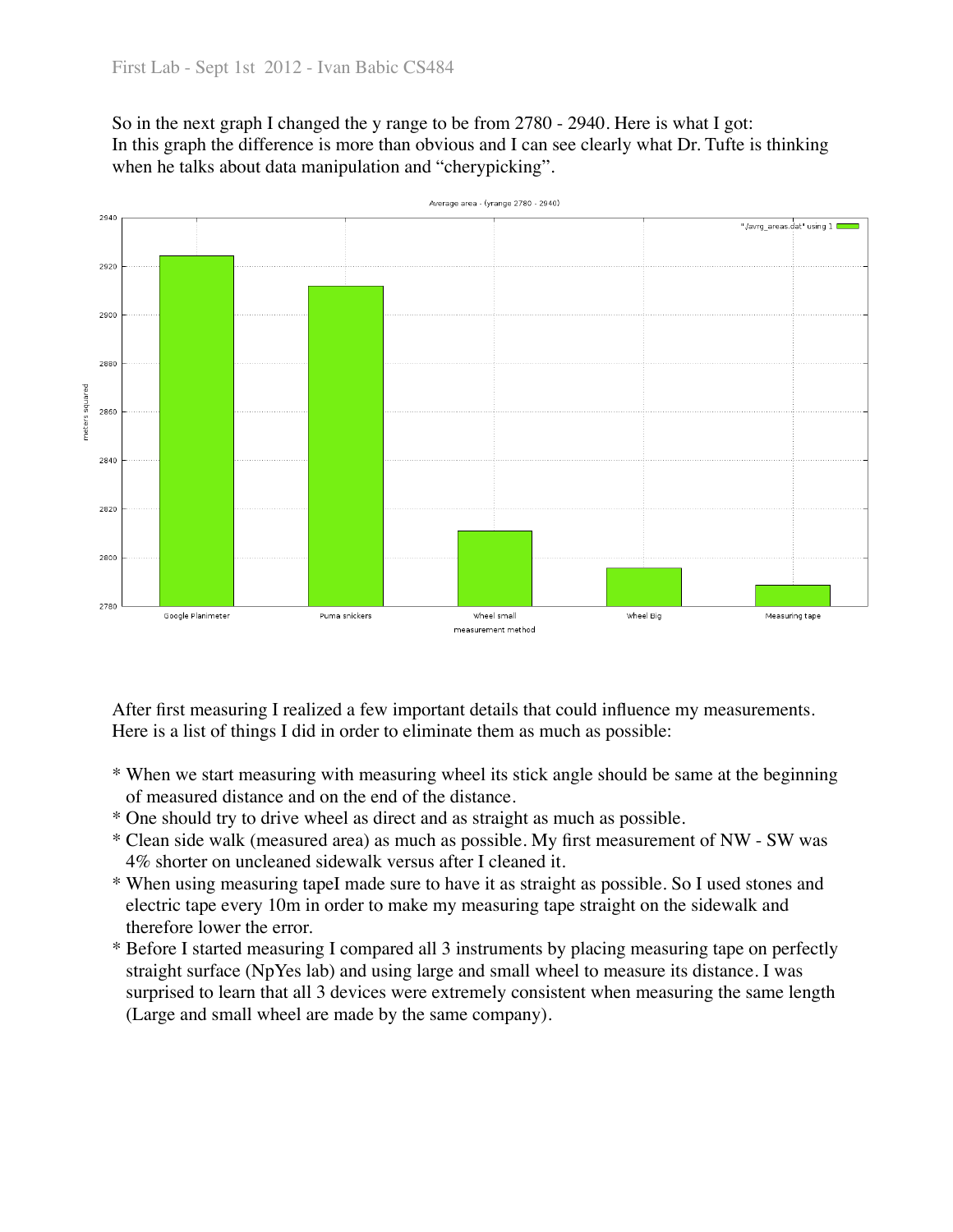I was curious why pie chart is not a great way to visualize data. So I visualized my average areas in gnuplot using piechart. This is what I got:



I gave it one more try by lifting up the largest value. This graph shows it:



Still it was almost impossible to notice any difference in areas.